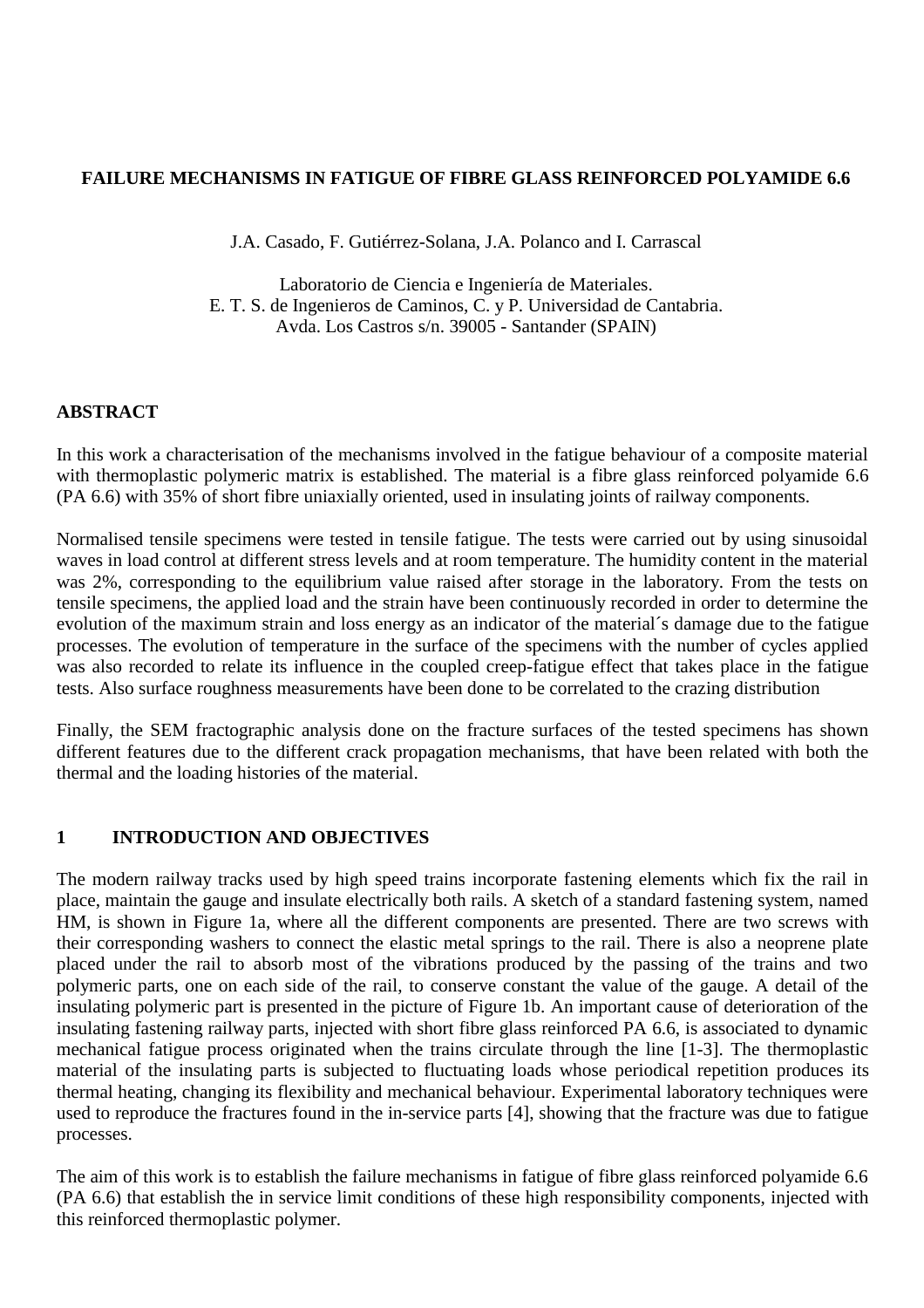



**Figure 1:** HM fastening.

# **2 MATERIAL TESTED AND EXPERIMENTAL TECHNIQUES**

This work studies the tensile fatigue behaviour of PA 6.6, commonly known as "nylon", reinforced with 35% of short fibre glass by weight. Normalised tensile strength specimens were used in accordance with the corresponding UNE standard [5]. They were made by injection moulding in such a way that the short glass fibres (150 µm length and 10 µm diameter) were oriented parallel to the longitudinal axis of the specimens. Notch and unnotch normalised tensile specimens were tested in tensile fatigue. The notchs on to the specimens were perform using a sharp knife blade fixed to an hydraulic machine´s grip. The specimens were placed in a base under the blade whose slow controlled advance produced the desired crack size of 2 mm depth in the material.

As a starting value, the strength  $(\sigma_r)$  was determined for the material under dynamic conditions by applying a tensile impact load onto the specimen, with the velocity given by the generation of a square wave form. The fatigue tests were performed on a universal mechanical testing machine under load control and at laboratory room temperature. The applied stress levels fall between a maximum ( $\sigma_{\text{max}}$ ), variable from test to test, and a minimum value ( $\sigma_{min}$ ) set at 0.05  $\sigma_r$ , to avoid compression and possible specimen bending. The initial upper stress state was 0.90  $\sigma_r$ . Each test was performed until the specimen broke. The value of  $\sigma_{\text{max}}$  was reduced test by test at intervals of 0.10  $\sigma_r$  until the material withstood 10<sup>6</sup> cycles without breaking. The highest stress variation reached by this sequence was called  $\Delta\sigma_6$ . The tests were performed with sinusoidal load waves at a frequency of 5 Hz.

The following information was registered during the tests: applied stress variation; specimen´s temperature, using a thermocouple located on the surface of the specimen´s calibrated zone; variation in the length of the specimen´s calibrated zone using an extensometer; and the number of cycles withstood up to fracture. These measurements make it possible to continuously monitor the evolution of temperature and flexibility for each specimen during the test.

# **3 RESULTS AND ANALYSIS**

The value of  $\sigma_r$  for the material studied under tensile impact conditions was 166.8 MPa, and the value of  $\Delta \sigma_6$ obtained, which represent its resistance to fatigue, was 58.4 MPa (35%  $\sigma_r$ ), corresponding to a  $\sigma_{\text{max}}$  of 0.4  $\sigma_r$ .

Figure 2 shows the results obtained for the material under continuous fatigue with sinusoidal wave form. The graph represents the evolution of the material´s deformation versus the number of cycles applied, for the different stress levels considered.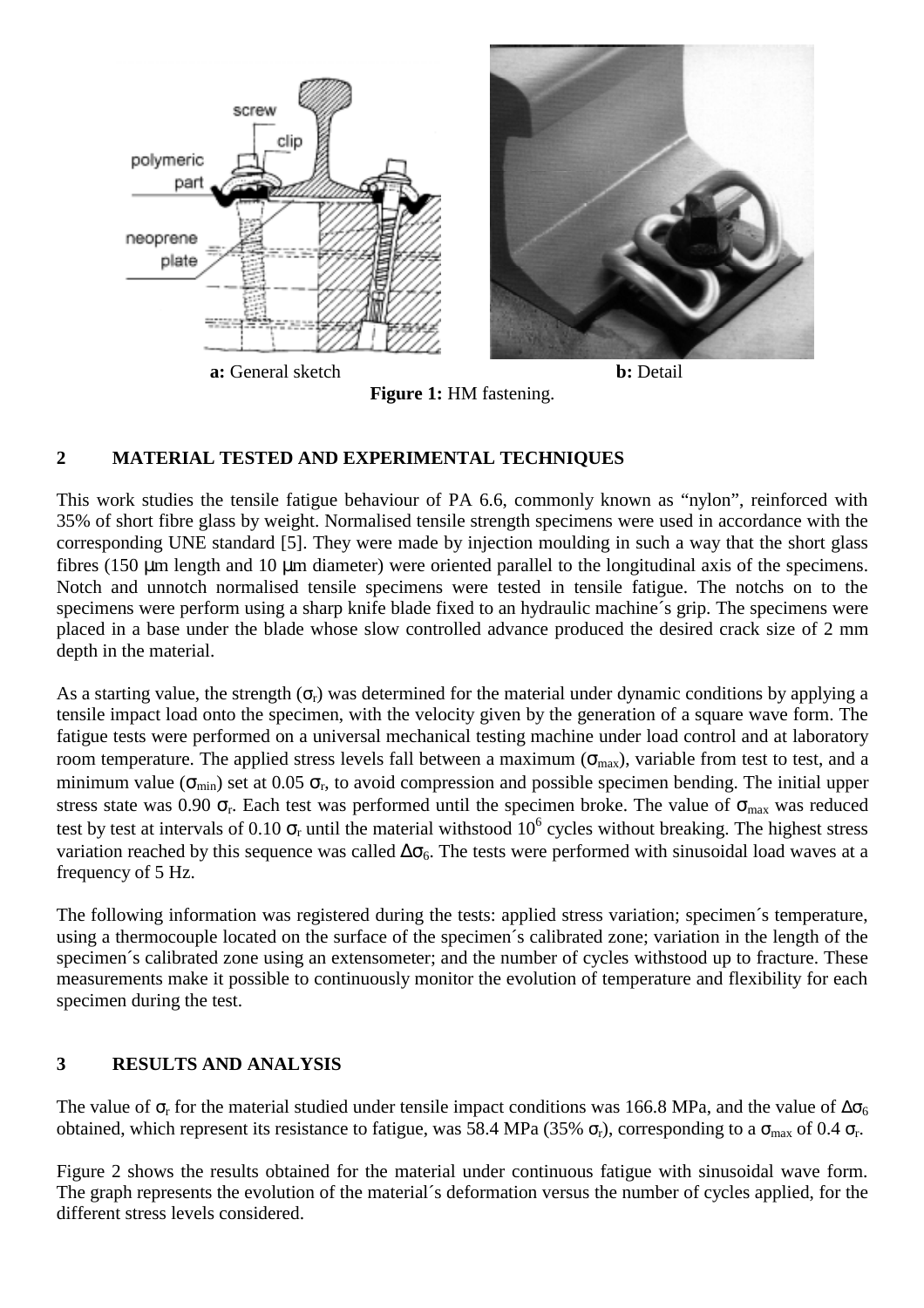

**Figure 2:** Material´s deformation evolution through all the tests.

Figure 3 shows, in a double plot both, the material´s deformation evolution, corresponding to the maximum of the peaks of the load waving, and the surface temperature versus the number of cycles applied, for each stress level considered. Both parameters, deformation and temperature, only stabilise at the loading level corresponding to  $\sigma_{\text{max}} = 40\% \sigma_{\text{r}}$  [6].



**Figure 3:** Material's deformation evolution and temperature as a function of the number of cycles.

From the previous results, it is obtained the evolution of the deformation velocity as a function of loading cycles applied on to the specimens (∂ε/∂N) for all the stress levels considered, as Figure 4 represents. In this graph we can observe that for maximum loads bigger or equal to  $60\%$ <sub> $\sigma_r$ </sub>, except for 90%, there is an initial decreasing in the deformation velocity reaching a minimum value. Then there is slow increase of this parameter until a critical condition is obtained, for which a rapid growth of deformation velocity takes place, preceding the final fracture. However, for loads equal or lower to 50% $\sigma_r$  the parameter (∂ε/∂N) remains apparently constant throughout the test. Then it is possible to establish two main transitions in the material during the dynamic process for each load level, for which some mechanical effects, thermally affected, take place. Therefore, three stages can be observed in the behaviour shown in Figure 4. They are pointed as I, II and III.

A parallel study was performed taking into account the material´s loss energy, i. e. hysteresis energy, during the tests [7]. The graph of Figure 5 shows the evolution of loss energy  $(E_H)$  for the material as a function of the number of cycles applied for each loading condition.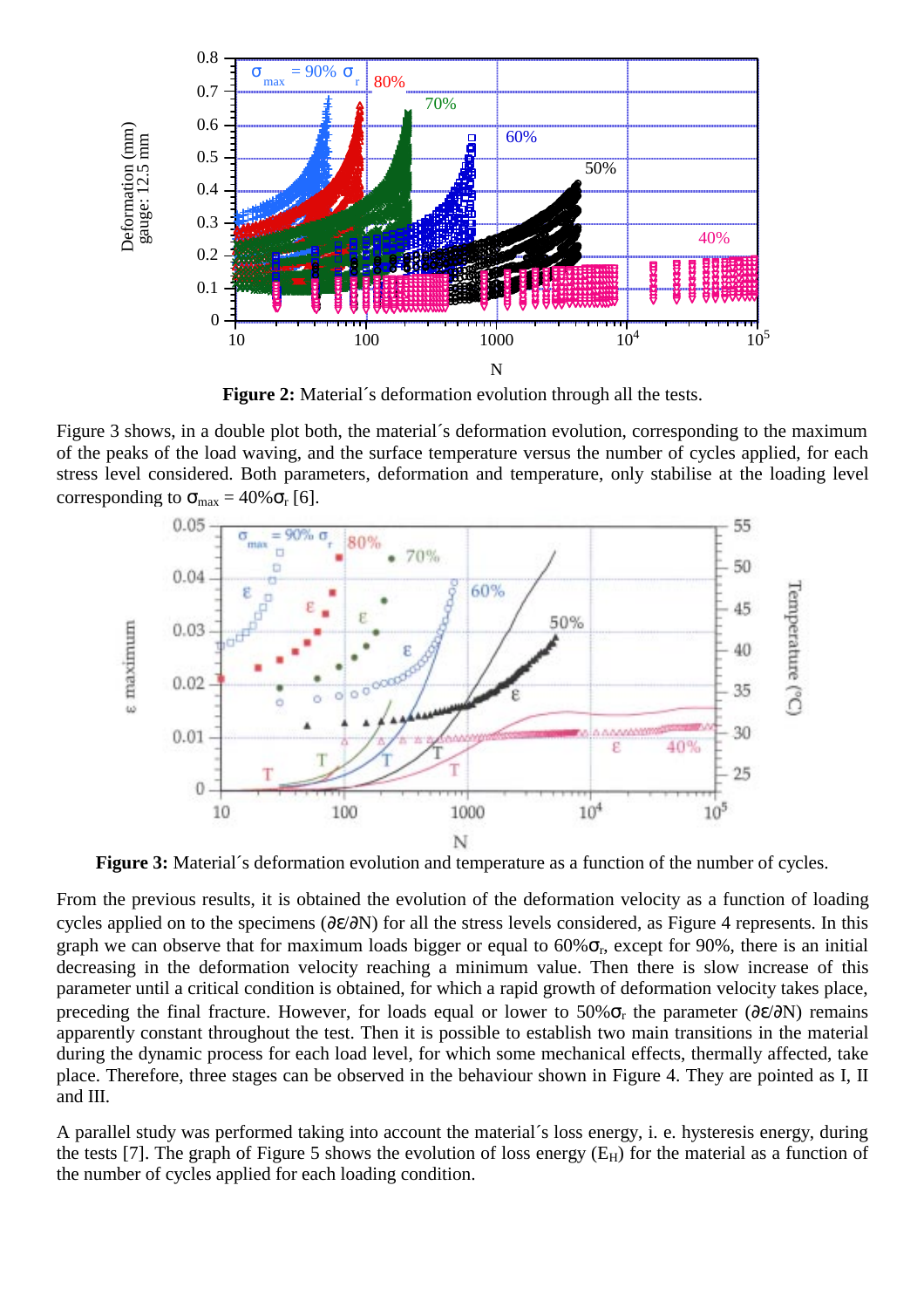

The parameter  $E_H$  was measured considering the enclosed areas corresponding to the hysteresis loops obtained from the stress-strain registers throughout the tests. From these results the evolution of the loss energy velocity with the number of cycles ( $\partial E_H/\partial N$ ) was determined and it is shown in the same graph of Figure 5. The shape of the evolution of E<sub>H</sub> with N reassembles the one for ( $\partial \epsilon/\partial N$ ), meanwhile its derivate (∂EH/∂N) shows, again, up to three main zones: a decreasing one (I) followed by a constant one (II) and finally a sharp increasing (III). These zones are pointed in Figure 5 for the loading condition  $\sigma_{\text{max}} = 60\% \sigma_r$ . Therefore, again two apparent transitions are observed in the material´s behaviour which coincide in the time with those previously defined for ∂ε/∂N.



**Figure 5:** Absolute value and rate of energy loss per cycle.

Figure 6 presents the material´s surface temperature in relationship to the maximum of deformation experimented by the material during the tests obtained from Figure 3. In the same graph the conditions  $(\epsilon, T)$ corresponding to the transitions observed in Figure 4 (∂ε/∂N) and Figure 5 (∂E<sub>H</sub>/∂N), coincidents at each loading for both variables, are represented. For both conditions, the connection of all the transition points leads to the obtention of two constant strain lines (dashed and continuous) corresponding to values  $2.2 \pm 0.1$ and  $2.8 \pm 0.1$ %. No influence of temperature is observed for these transitions. These results agree with that obtain for the specimen tested up to 40%  $\sigma_r$ , i. e., the material didn't break after been applied one million cycles, because it always maintained a deformation lower than that to change to stage II.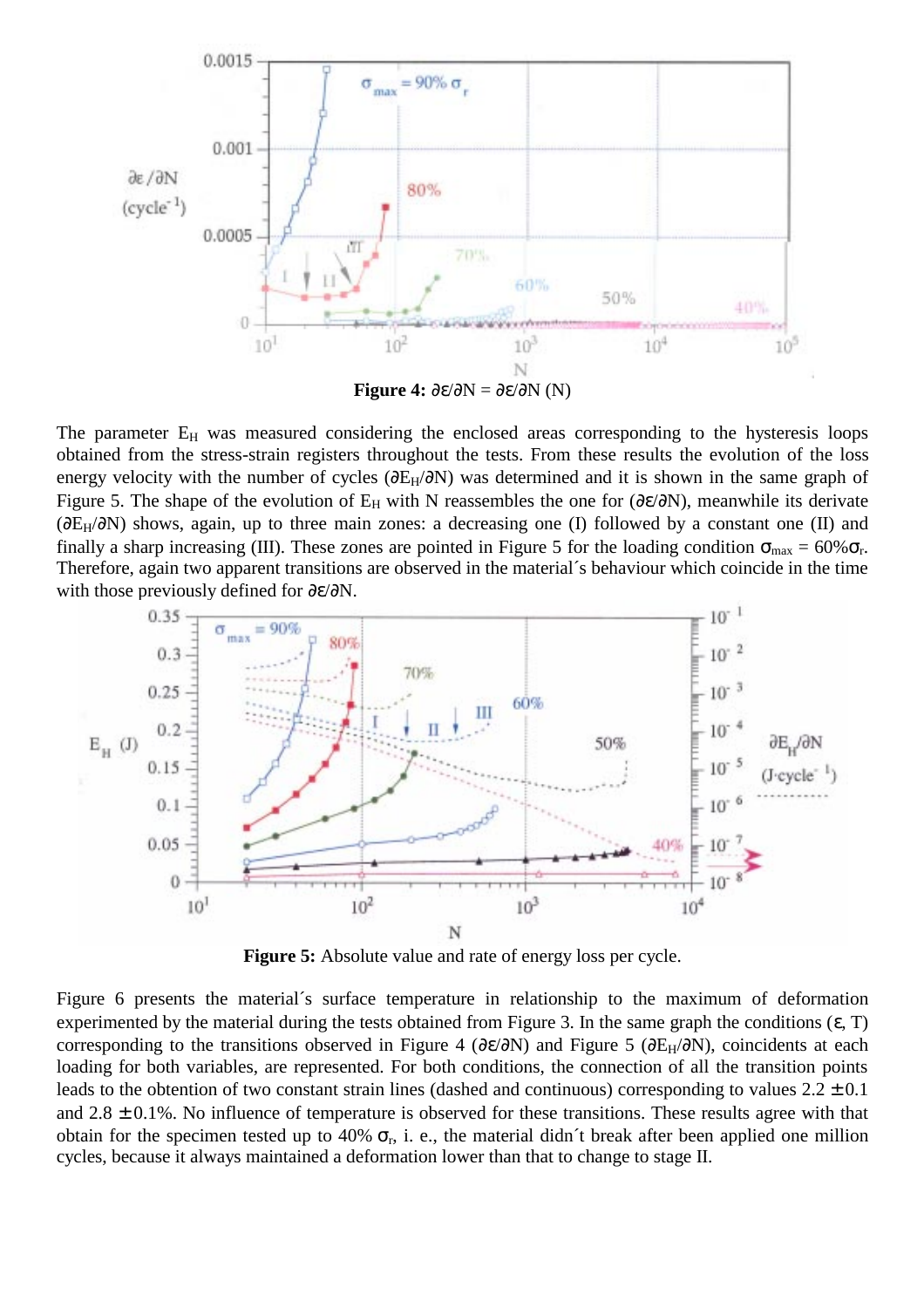

**Figure 6:**  $\varepsilon_{\text{max}} = \varepsilon_{\text{max}}(T)$ 

After the tests the material´s fracture surface showed two different morphologies as can be observed in the scanning electron microfractographies of Figure 7.

The mechanisms leading to a final rupture can be established as follows:

• Once the first transition is reached the sample starts to generate crazing areas (stage II).

Then, when the second transition is reached, local instabilities are concentrated due to the crazes breakage, producing a crack (stage III) which becomes critical when the stress reached approaches the material´s strength. This value decreases with the increasing in temperature[6], which grows continuously during the test.



**Figure 7:** *Fractography of the fracture surface of one of the samples tested.*

The first statement, crazing mechanisms at stage II, has been pointed out by the surface roughness measurements [6]. This technique reveals that lateral surface roughness increases during the fatigue tests from a critical condition corresponding to the first transition. For the sample tested at  $\sigma_{\text{max}} = 50\% \sigma_r$ , Figure 8 shows this situation. The increase in surface roughness is associated to the growth of crazing areas emerging at the sample lateral surface. Finally, this lateral surface roughness measured under the fracture surface increases due to the unstable final process, i. e., at stage II.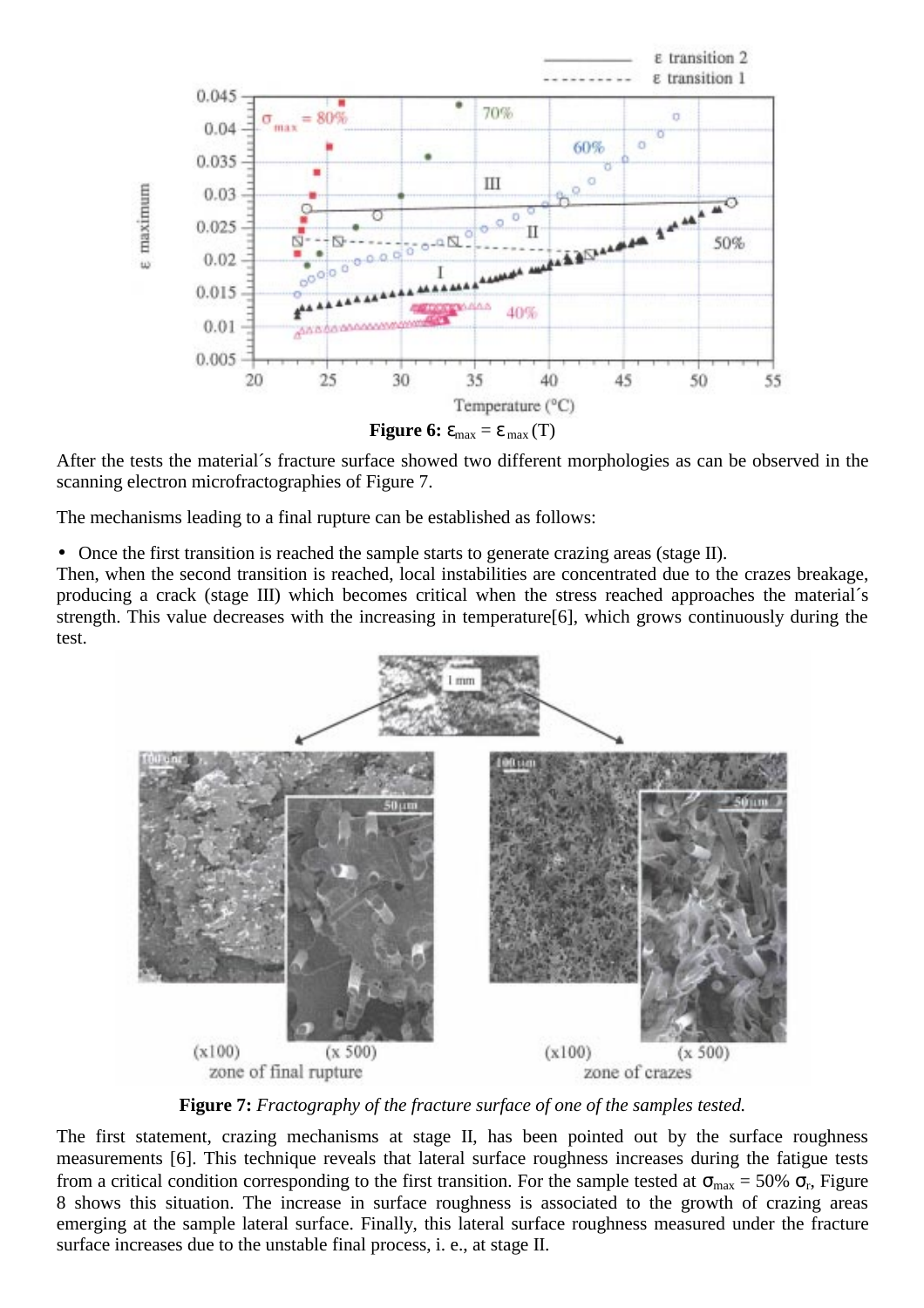

**Figure 8:** *Lateral roughness evolution of the sample tested at*  $\sigma_{max} = 50\% \sigma_r$ .

To determine the conditions that establish the mechanisms transition and the corresponding critical states in the material to take into account the observed effect of increasing temperature, creep tests were carried out on the material at different temperatures. Figure 9 shows the strain evolution in the material for a stress applied of 83.37 MPa  $(0.50 \cdot \sigma_r)$  at 23, 28, 33, 38 and 43 °C.



**Figure 9:** *Creep tests at different temperatures.*

In the same representation it can be seen in a dashed line the theoretical strain reached for the material during the fatigue test if it could be associated to a creep process only affected for the different thermal states reached during the dynamic test. For this theoretical approach it has been considered that the fatigue variable loading with  $\sigma_{\text{max}} = 60\% \sigma_{\text{r}}$  has a creep effect equivalent to a constant load of 50% $\sigma_{\text{r}}$ , based on the equal strain evolution at initiation of fatigue processes. Plotting in the same graph the experimental deformation obtained in the fatigue test, it is possible to verify the moment in which there is a divergence (indicated with an arrow) between the theoretical static behaviour and that produced by the fatigue process. This point refers to the same instant where the first critical transition (stage I to stage II) was found for the test under analysis. So, from now on, all the internal heat generated produces successive cohesive cracks or crazes that still are able to transmit some stress meanwhile the second transition is not reached.

Therefore, stage I behaviour is only associated to the creep behaviour of the material depending on loading and temperature evolution due to fatigue. This justifies the decreasing value of ∂ε/∂N observed at this stage.

The second stage can be characterise by a constant ∂ε/∂N value (see Figure 4 and Figure 8, in which a constant slope ∂ε/∂N has been pointed at stage II). Table 1 reproduces the  $(\partial \epsilon/\partial N)$ <sub>II</sub> values at stage II in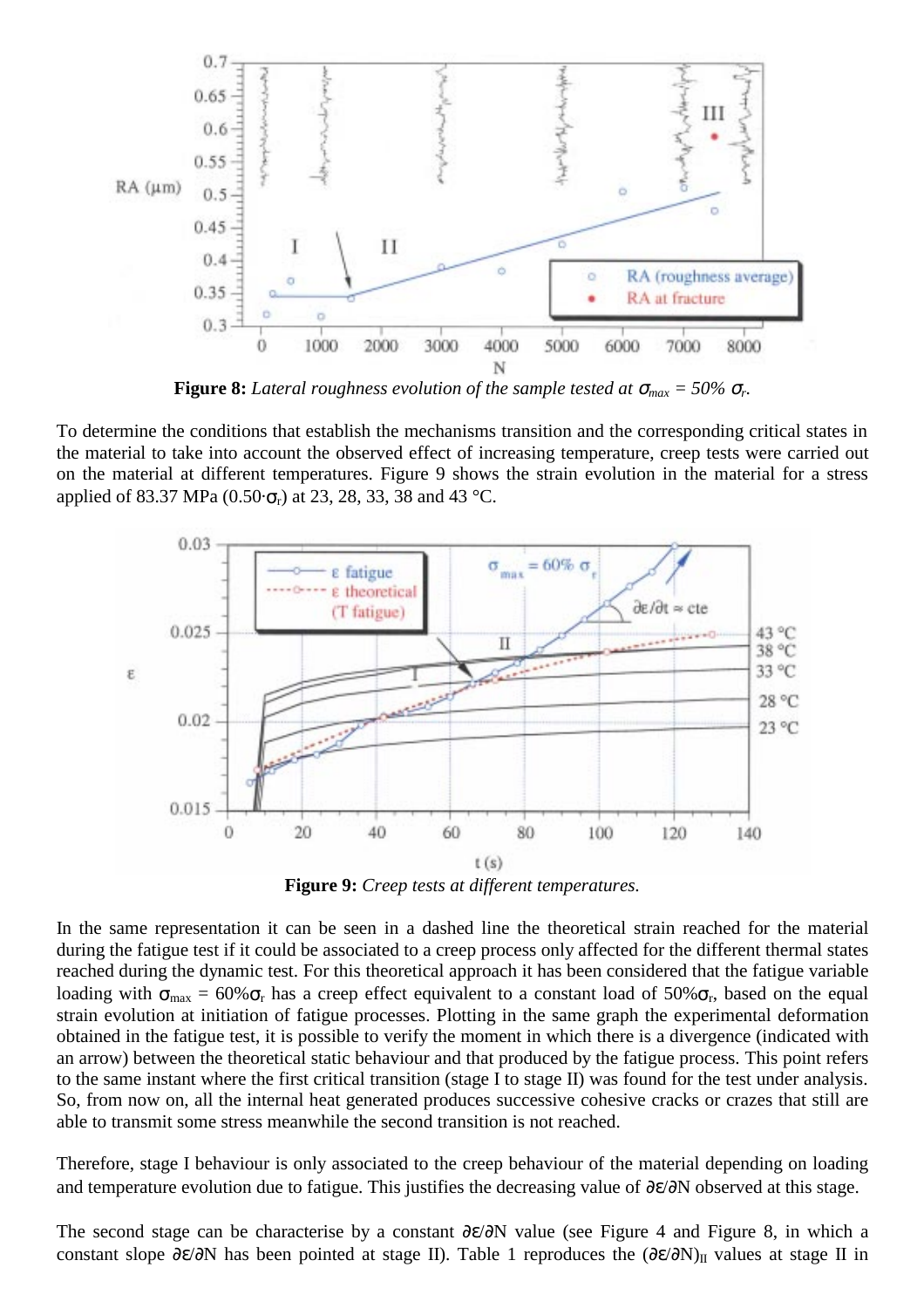relation with the maximum applied load, as it is the maximum strain at each cycle the critical variable to establish the mechanisms changes.

| $\sigma_{\text{max}}$ in of $(\%)\sigma_{\text{r}}$ | $(\partial \varepsilon / \partial N)_{II}$ (cycle <sup>-1</sup> ) |
|-----------------------------------------------------|-------------------------------------------------------------------|
| 90                                                  | $20.52 \cdot 10^{-5}$                                             |
| 80                                                  | $14.91 \cdot 10^{-5}$                                             |
| 70                                                  | $64.36 \cdot 10^{-6}$                                             |
| 60                                                  | $19.04 \cdot \overline{10^{-6}}$                                  |
| 50                                                  | $34.91 \cdot 10^{-6}$                                             |
| 40                                                  | $11.48 \cdot 10^{-6}$                                             |

**Table 1:** (∂ε/∂N)II VALUES

Representing the parameter previously obtained  $(\partial \varepsilon/\partial N)_{II}$  as a function of the number of cycles for which fracture happens  $(N_F)$ , for each stress level, in a double logarithmic scale a failure diagram is stated which assess the material´s fatigue failure through a linear fit as it is indicated in the graph of Figure 10. Plotting on the same graph, for each stress level, the corresponding points to the critical number of cycles for which the first and the second transition take place and leads to material's instability ( $N_{L\text{II}}$  and  $N_{\text{II-III}}$ ), it can be checked that linear behaviours are obtained again, limiting the material´s fatigue life.



**Figure 10:**  $(\partial \varepsilon/\partial N)_{II} = (\partial \varepsilon/\partial N)_{II}$  (N)

The fits establish that there is an approximately inversely proportional relation between the material´s deformation velocity average at stage II  $(\partial \varepsilon/\partial N)_{II}$  and the time or the number of cycles to reach the critical transitions and the fracture conditions. Takahara et al [8] established the fatigue fracture criterion on the basis of average hysteresis energy loss during fatigue process with a similar law for several polymers. Later on they extended this approach to short glass fibre reinforced finding the same linear correlation [9]. It should be reminded that both  $\partial \varepsilon / \partial N$  and  $E_H$  evolution laws reassembles.

#### **4 CONCLUDING REMARKS**

From the work performed it has been established the mechanisms that govern the fatigue behaviour evolution of the fibre glass reinforced PA 6.6 up to the moment of failure. The successive stages involucrated in the fatigue process are produced showing different stages as the next sequence explains: